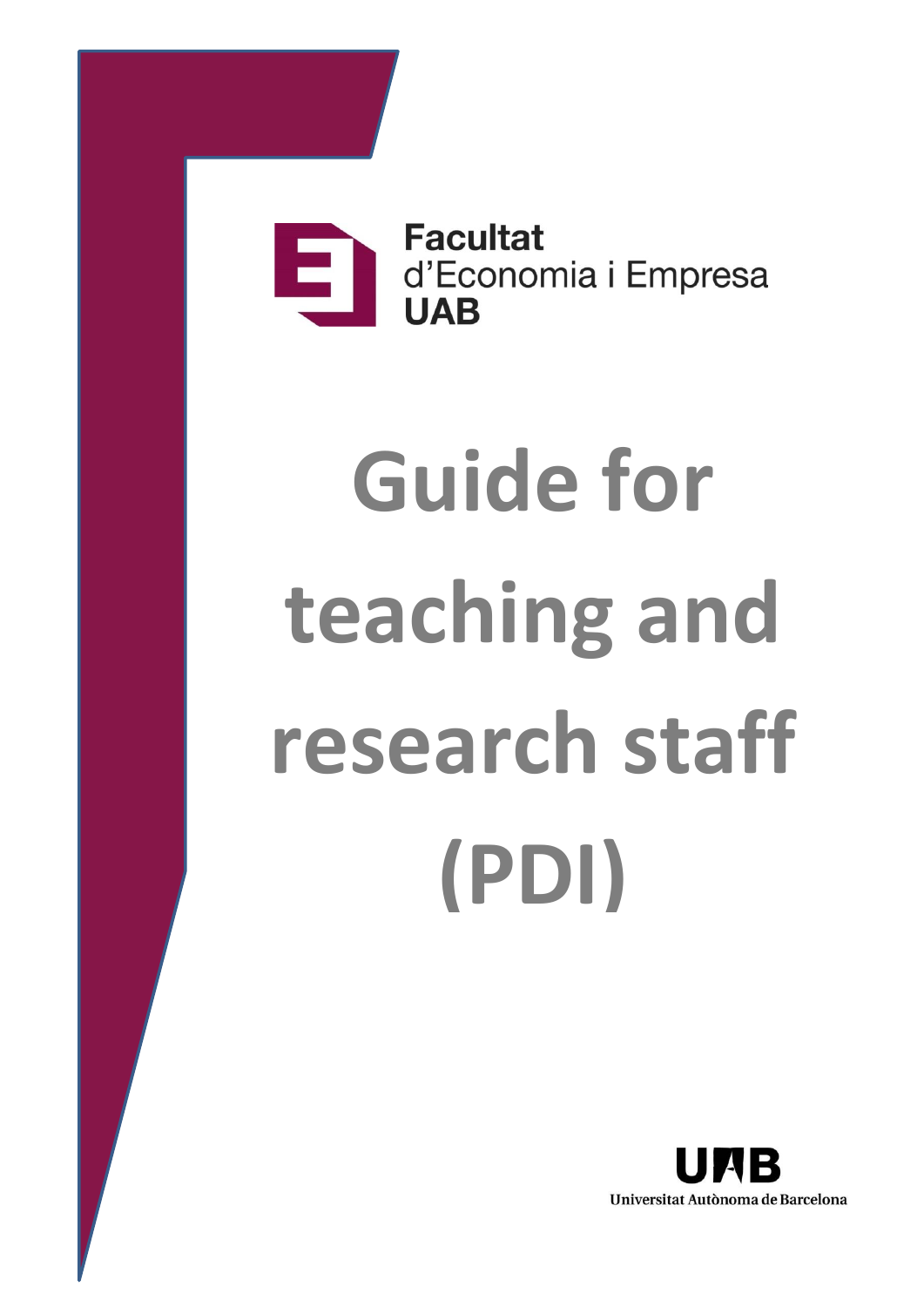

# **The Faculty of Economics and Business**

**[Regulations of the Faculty](https://www.uab.cat/doc/reglament-fee) [Governance](https://www.uab.cat/web/discover-the-faculty/the-faculty/faculty-governance/organization-1345696113502.html) [Teaching Guidelines](https://www.uab.cat/doc/guidelines-teaching-feie)**

#### **Directory**

**[Dean, Dean's Support Team and Degrees coordinators](https://www.uab.cat/web/discover-the-faculty/the-faculty/faculty-governance/organization-1345696113502.html) [Departments](https://www.uab.cat/web/discover-the-faculty/the-faculty/departaments-at-the-faculty-1345696113587.html) [Administration](https://www.uab.cat/web/discover-the-faculty/the-faculty/administrative-structure-1345696113569.html) [Academic Management Service \(Bellaterra campus\)](https://www.uab.cat/web/discover-the-faculty/the-faculty/services-at-bellaterra-campus/academic-management-service-1345696113771.html) [Academic Management Service](https://www.uab.cat/web/discover-the-faculty/the-faculty/services-at-sabadell-campus/gestio-academica-1345696114051.html) (Sabadell campus) [Services of the Faculty \(Bellaterra campus\)](https://www.uab.cat/web/discover-the-faculty/the-faculty/services-at-bellaterra-campus-1345696113680.html) [Services of the Faculty \(Sabadell campus\)](https://www.uab.cat/web/discover-the-faculty/the-faculty/services-at-sabadell-campus-1345696113939.html)**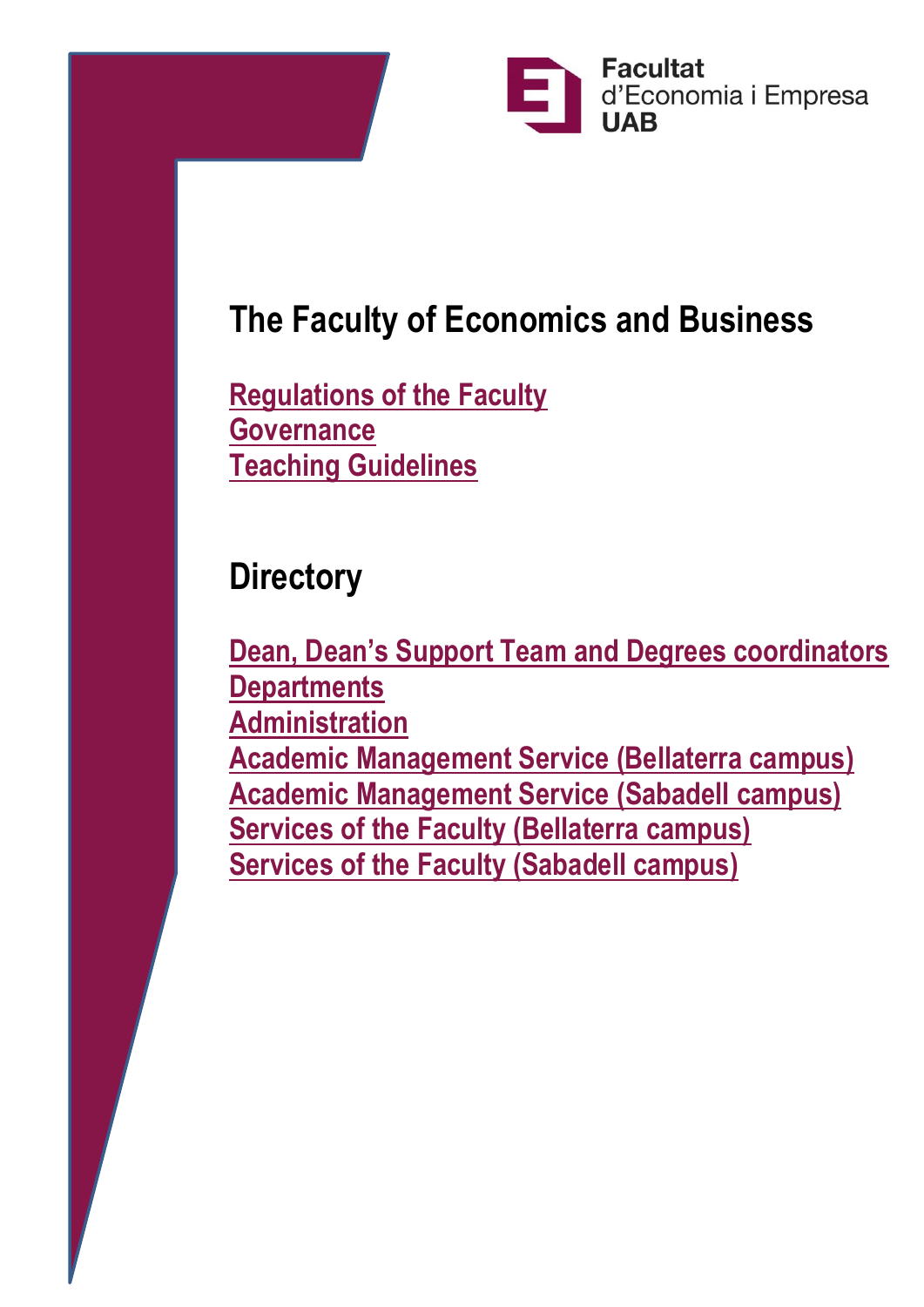

## **Schedules (2021-22 academic year)**

**[Academic calendar](https://www.uab.cat/doc/feie-calendari-academic-21-22-eng) [Teaching activities](https://drive.google.com/file/d/1eRArgcM4Nc31cjdUeYIfBQRD8WzvLhOw/view?usp=sharing) calendar [Timetables and classrooms](https://www.uab.cat/web/study/bachelor-s-degrees/bachelor-s-degrees/2020-21-timetables-and-classrooms-catalan-version-1345698250969.html) [Exams resit](https://www.uab.cat/web/study/bachelor-s-degrees/bachelor-s-degrees/exam-resit-calendars-catalan-version-/exam-resit-calendar-2020-21-academic-year-1345793919909.html) calendars**

# **Teaching**

### **Teaching guidelines**

- **[Català](https://www.uab.cat/doc/pautes-docencia-feie)**
- **[Castellano](https://www.uab.cat/doc/pautas-docencia-feie)**
- **[English](https://www.uab.cat/doc/guidelines-teaching-feie)**

## **[Bachelor's Degree Final Project](http://www.uab.cat/doc/regulations-tfg-feie-revised-en) Regulations**

- **[Català](https://www.uab.cat/doc/normativa-tfg-feie-090720-ca)**
- **[Castellano](https://www.uab.cat/docnormativa-tfg-feie-090720-es)**
- **[English](https://www.uab.cat/doc/normativa-tfg-feie-090720-en)**

**[Recommendations guide](https://drive.google.com/file/d/0B_yt3h6Pu6T5TXJaRU1naXo0MVk/view?usp=sharing) (for lecturers with students with disabilities)**

**Proposal for the organisation of [talks/conferences](https://eformularis.uab.cat/group/deganat_feie/sol-licitud-conferencies-i-xerrades)  [during the academic year](https://eformularis.uab.cat/group/deganat_feie/sol-licitud-conferencies-i-xerrades)**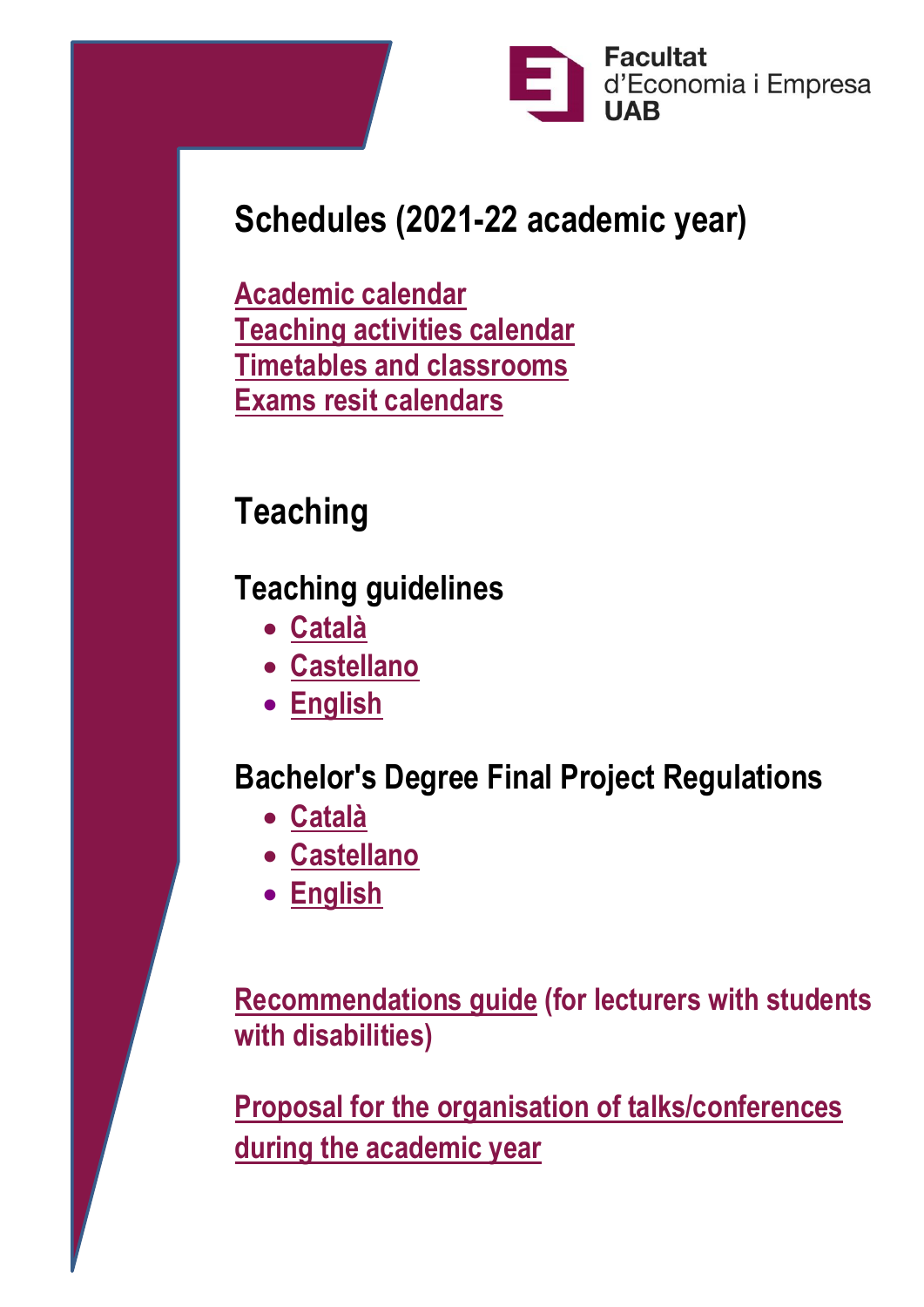

# **Teaching**

## **Teaching tools [\(Intranet\)](http://sia.uab.es/):**

#### • **[Institutional email:](https://correu.uab.cat/)**

Mandatory communication tool between members of the university community and its organizations. You can redirect this email to your personal and usual email if you prefer. [More information.](https://www.uab.cat/web/correu-electronic-1345688527270.html)

#### • **[UAB Campus Virtual:](https://cv.uab.cat/portada/en/index.html)**

Platform for teaching use that provides a virtual environment of essential use for lecturers' teaching tasks to manage teaching material, communication with students, evaluation, etc. of the subjects taught by the lecturer.

#### • **[Sigm@-CDS:](https://web2.uab.es:31501/cosmos/Controlador/?@ebf2f349580da806=@1bedd0984ff1624c&@57b88e10f1a90c1a=@924144c9090fb002&@d2e9d205e120747b=@057dbf7322b5fb19&@7768acd4afb2a0dcaab9840b9661a38391fdaa47be8ebfbb=@f6313b39283a9692&@cf98bb17a2e7a822=@5bd248cedea4d4ca&@1542a058212e2087=@fcedbb18de37e7eb&@d9ce157cc24bed8c=@b1359d06a0218df1)**

Computer application to manage student evaluations. The Academic Management of each campus supports all these procedures.

#### • **[GERES:](https://web2.uab.es:31501/cosmos/Controlador/?@ebf2f349580da806=@1bedd0984ff1624c&@57b88e10f1a90c1a=@da0d9d494d07e27f&@d2e9d205e120747b=@057dbf7322b5fb19&@7768acd4afb2a0dcaab9840b9661a38391fdaa47be8ebfbb=@f6313b39283a9692&@cf98bb17a2e7a822=@731f7520ae3b246)**

Computer application to make specific reservations for spaces and classrooms. The Logistics Services and Information Point (SLiPI) of each campus supports all the logistics.